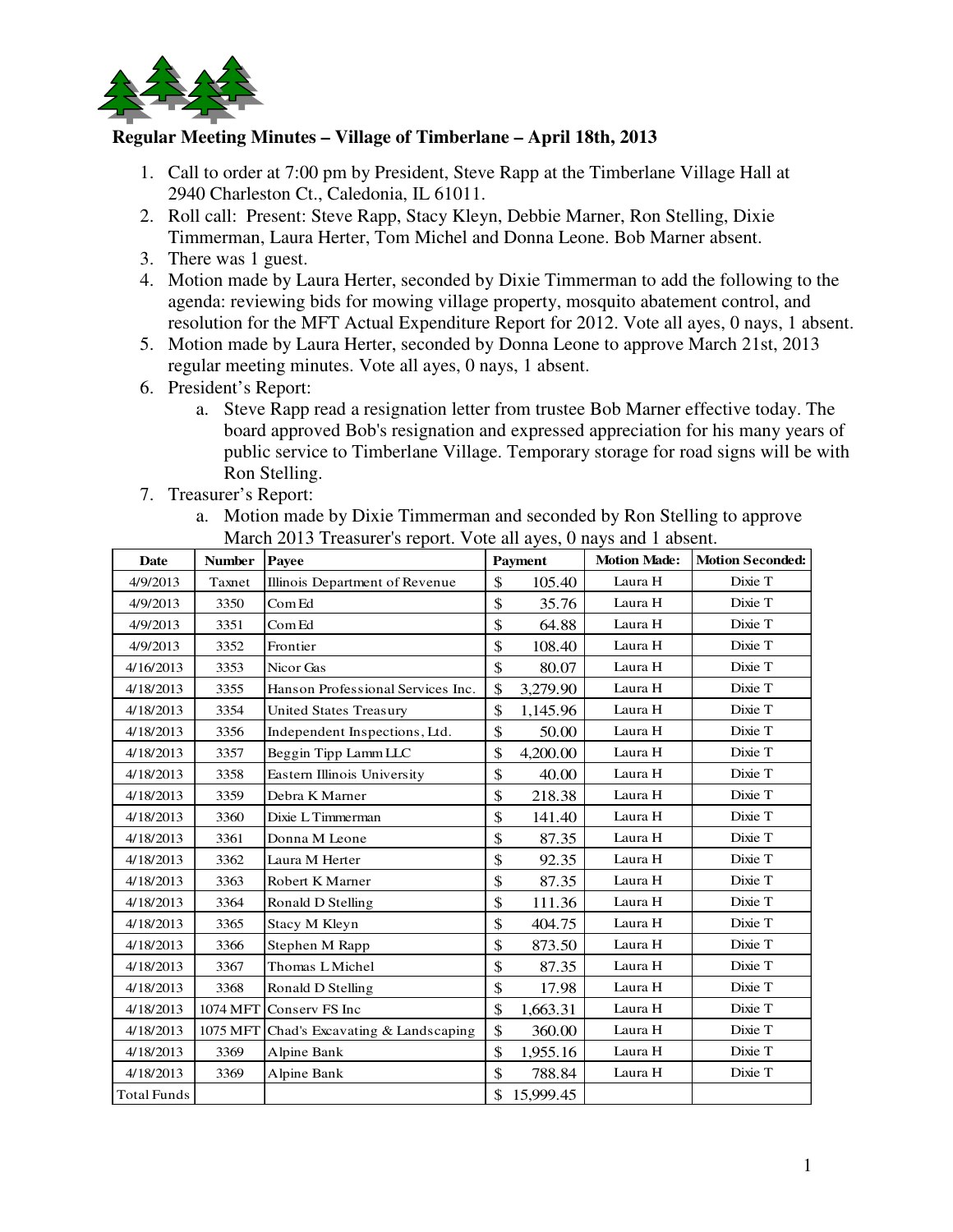- b. The bills were submitted for payment. Motion made by Laura Herter, seconded by Dixie Timmerman to approve bills for \$15,999.45. Roll call vote: Ayes: Dixie Timmerman, Ron Stelling, Donna Leone, Tom Michel and Laura Herter. Nays: 0 Absent: 1.
- 8. Committee Reports
	- a. Finance
		- i. Bids received for mosquito abatement treatment from June thru Sept 2013 ranged from \$5,000 to \$5,600. Motion made by Donna Leone, seconded by Laura Herter to retain Clarke Mosquito Control for 12 applications. Payment to be sent by June 1st. Roll call vote: Ayes: Dixie Timmerman, Ron Stelling, Donna Leone, Tom Michel and Laura Herter. Nays: 0 Absent: 1.
	- b. Planning and Zoning
		- i. None.
	- c. Roads/Highways/Bridges
		- i. One culvert permit was issued.
		- ii. Steve Rapp sent notices out on 4/18 to all utility companies prior to work performed on the disabled Orth rd bridge.
		- iii. Hanson Engineering is working toward an August 2nd, 2013 bid letting on the disabled Orth Rd bridge. IDOT commented on the Project Development Report (PDR) and Hanson resubmitted on April 2nd. Preliminary plans submitted to IDOT on March 8th and Hanson expects comments back in 2 weeks. The IDNR Conservation Plan for taking of threatened species public notice ended April 25th. The IDNR must respond to comments, and make a determination on the Incidental Taking Authorization (ITA) by July 8th. After that date Hanson, if all goes well, will have the ILL Natural History Surveyors go out and move all spike mussels out of the project area in August/September of this year.
		- iv. Garbage debris on roads was picked up by volunteer groups this month.
		- v. Motion made by Ron Stelling, seconded by Donna Leone to approve resolution R13-108-01 Municipal Maintenance Expenditure Statement for 2012 MFT actuals. Vote all ayes, 0 nays, and 1 absent.
	- b. Village Hall
		- i. Received three bids for 2013 lawn care service for village hall and park. Motion made by Donna Leone, seconded by Ron Stelling to approve Johnson Design Landscaping. Vote all ayes, 0 nays, and 1absent.
		- ii. Dixie Timmerman volunteered to utilize services of the Boone County Community Service workers again this year for general cleaning.
		- iii. Motion made by Ron Stelling, seconded by Laura Herter to approve license of a Commercial Building to Church Congregation agreement for 6 months effective 4/18/13 granting the licensee, Grace Point Community Church at 303 Taylor Ridge Belvidere, IL access to the hall subject to a weekly fee of \$150.00. Steve Rapp read the agreement and the village attorney will send official notice to Tom Linderman. Roll call vote: Ayes: Dixie Timmerman, Ron Stelling, Donna Leone, Tom Michel, Laura Herter, nays: 0 absent: 1.
- 9. Old Business
	- a. None